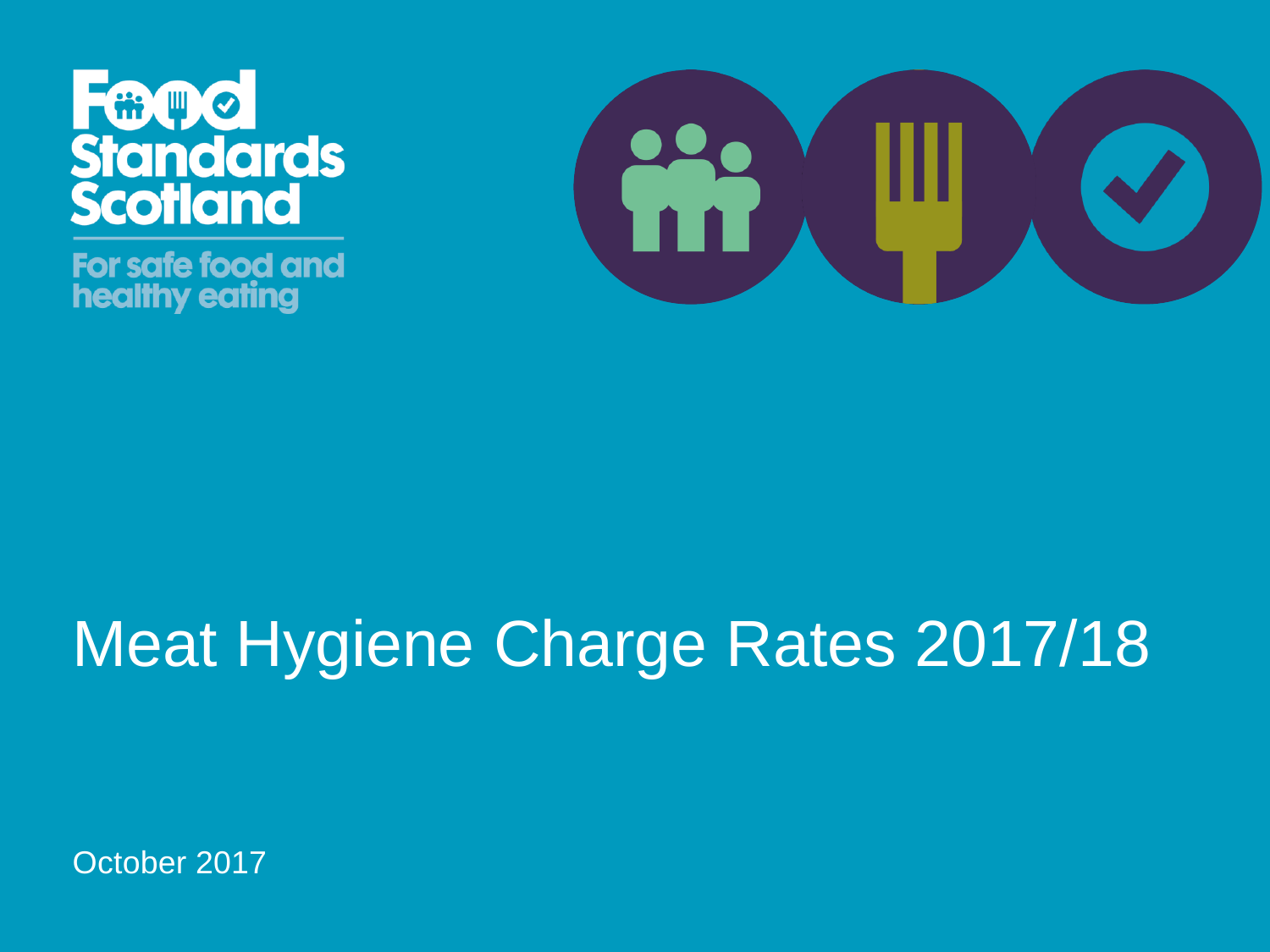

### **Cost Data Presentation 2017/18**

- Official control hourly rates
- How the rates are calculated
- Discounts, Transitional Funding & EU Minima
- Other Charges
- Review & Conclusion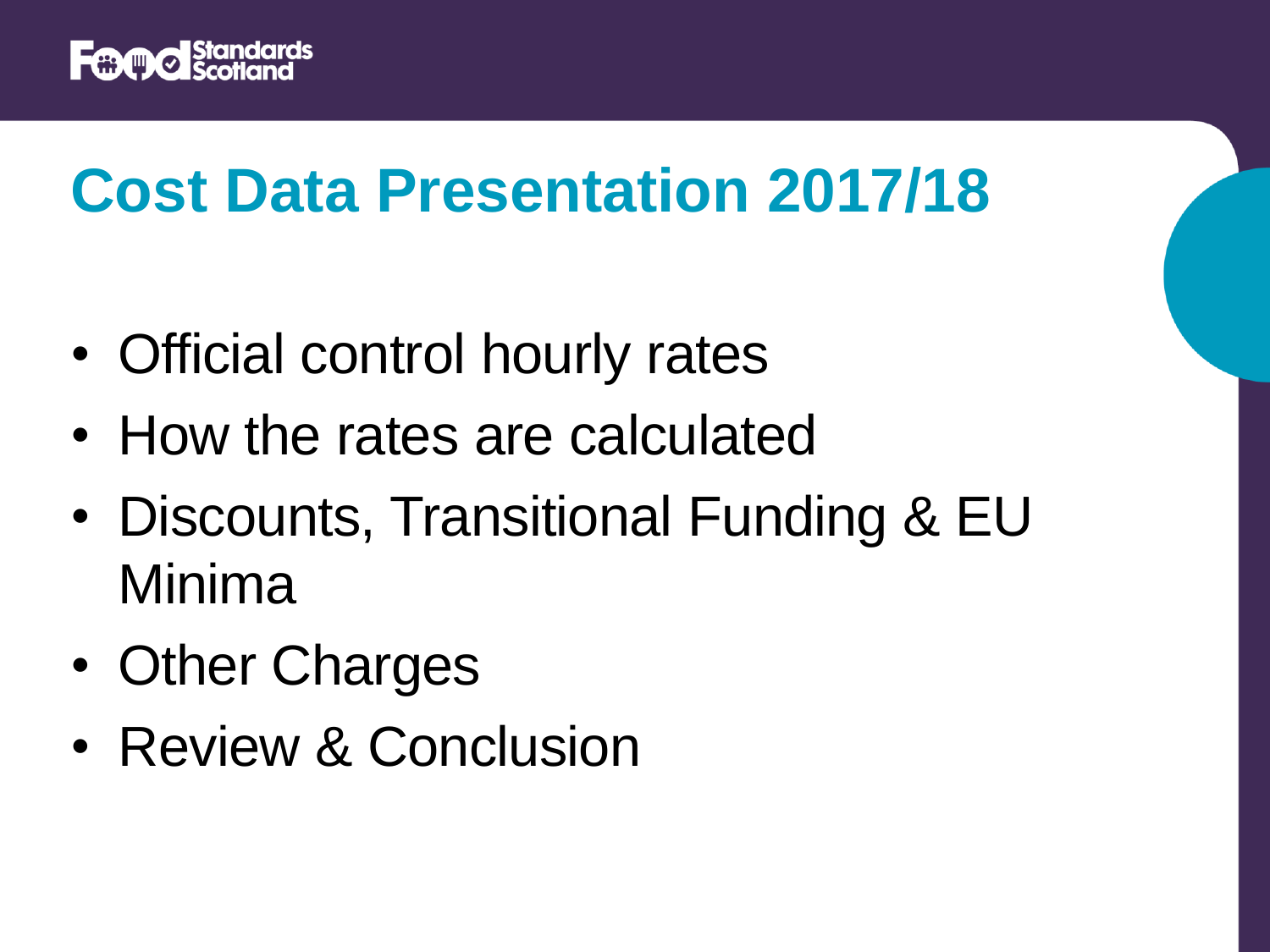

#### **Purpose of the presentation**

- Presentation of the cost data for meat industry hourly charge rates for 2017/18
- To clarify and provide transparency on:
	- $\triangleright$  Direct and indirect essential support costs of official controls
	- $\triangleright$  Process to calculate hourly rates
	- FSS compliance with EU and Scottish charging rules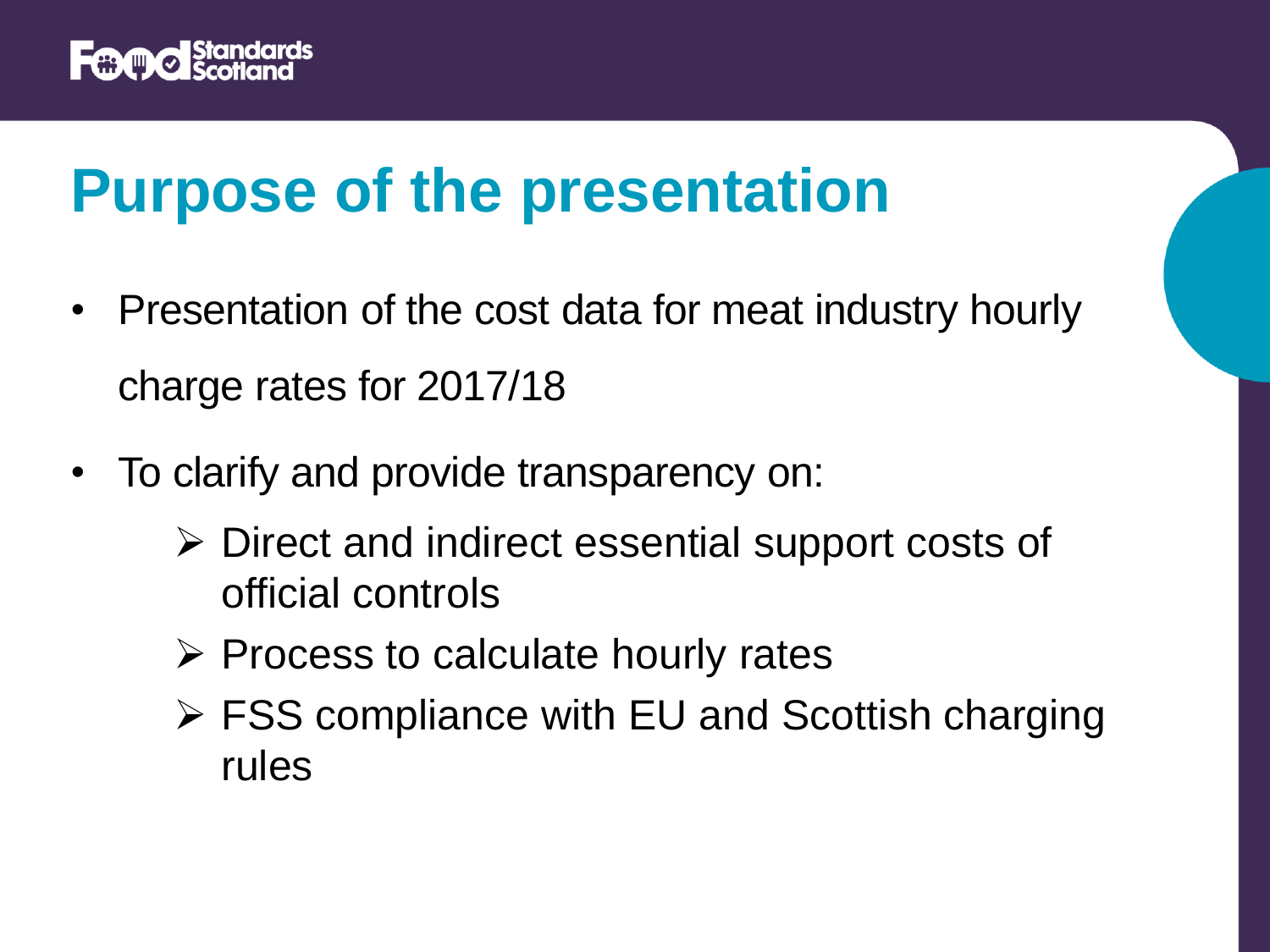

### **Background to Calculation**

- The meat industry is charged under Annex VI (EC) 882/2004 which comprises:
	- Salaries of the staff involved in the delivery of official controls
	- Other staff costs associated with official controls delivery, including facilities, tools equipment, training and travel
	- Laboratory analysis and sampling costs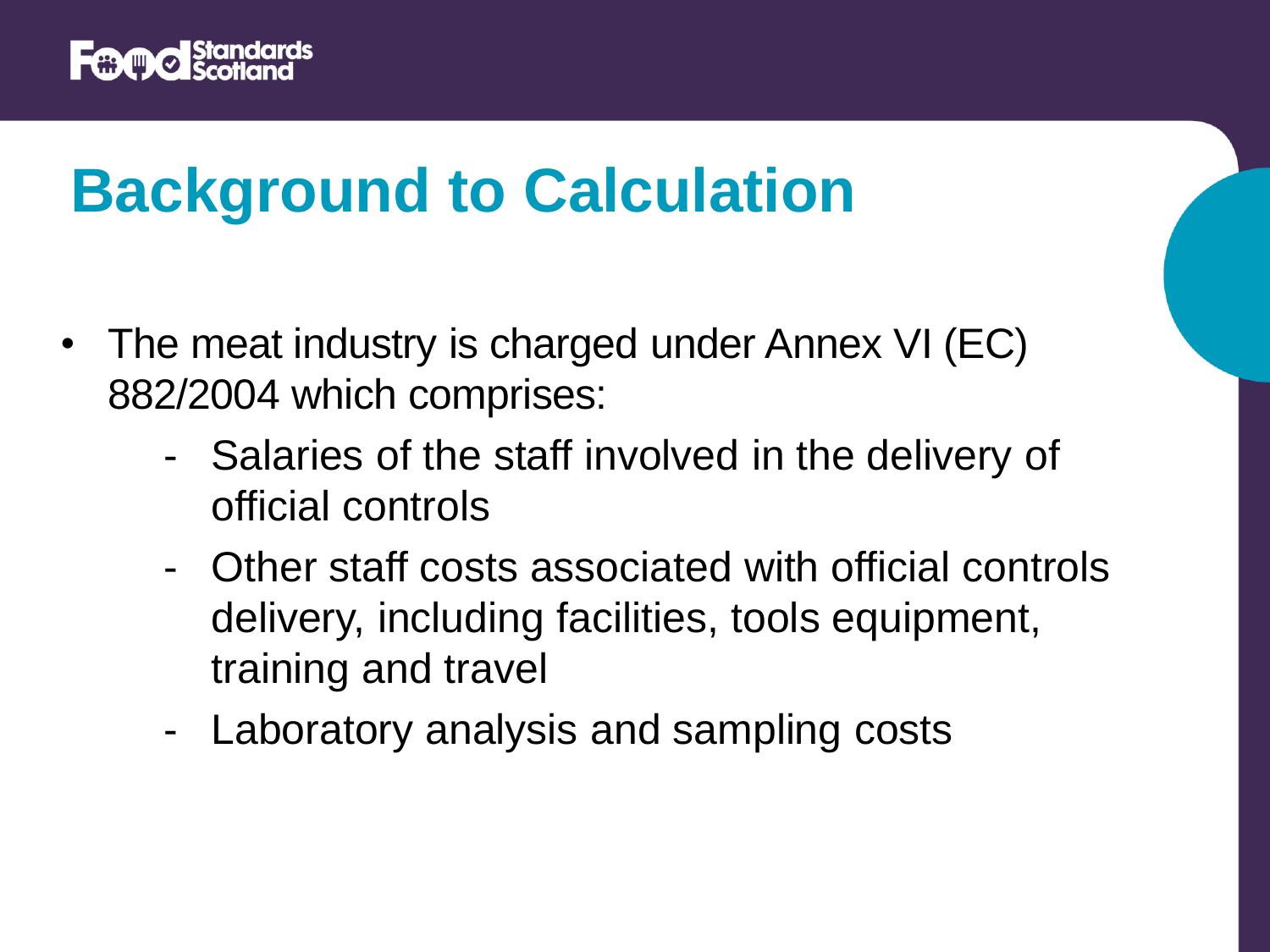

#### **What information used?**

- All cost figures used are from the 2017/18 forecasted budget plus contractor costs as per new contract (fixed price for OV's)
- Official Control Hours used are the actual hours charged from 1<sup>st</sup> October 2015 to 30<sup>th</sup> September 2016, less the estimated amount of MHI hours reduced as a result of the new PIA system
- Both have been approved by the Director of Operations and Head of Corporate Services
- The charge rate calculation method was subject to external audit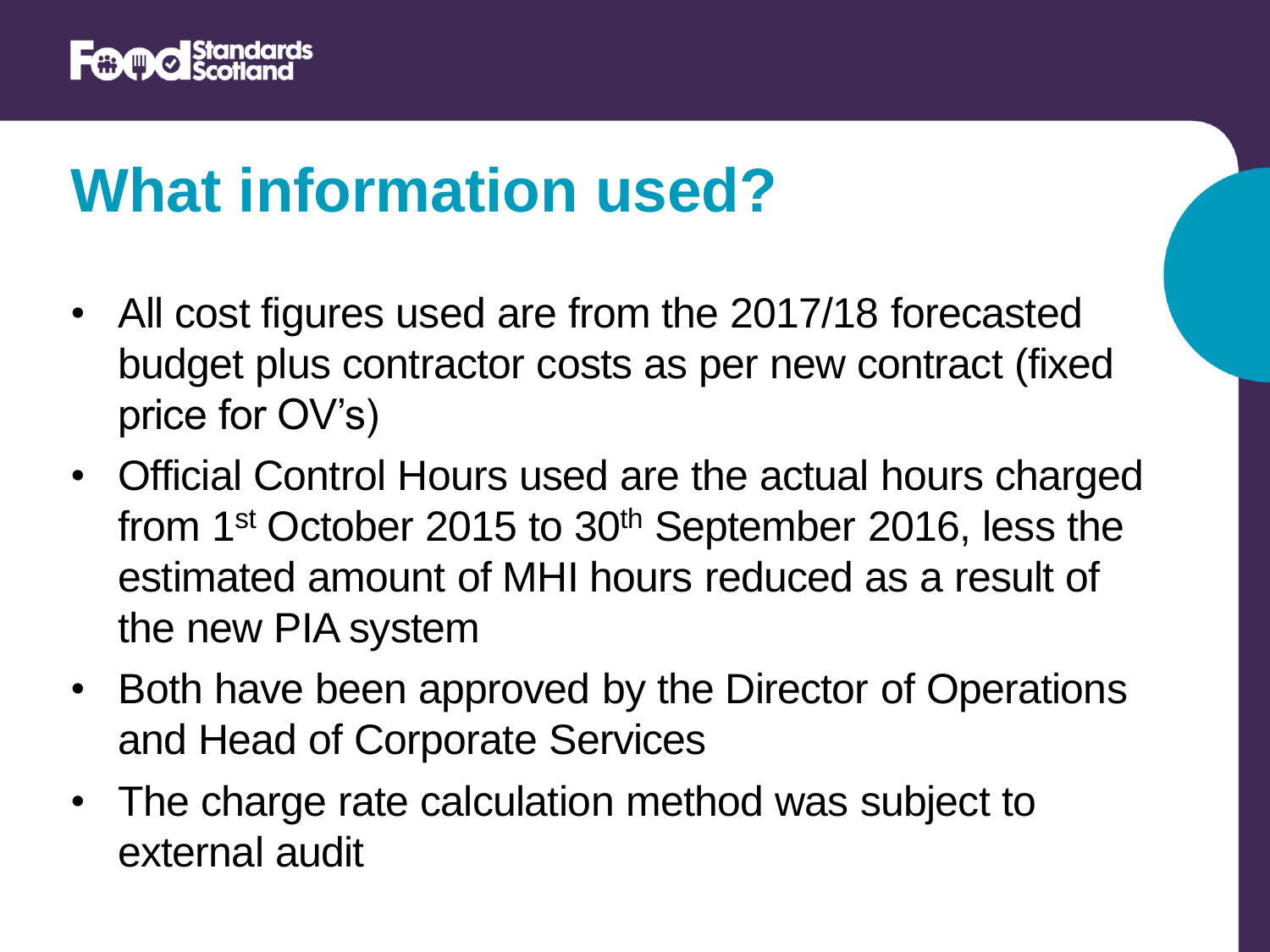

# **Official Control hourly rates**

- Direct costs have increased by 0.25%
- Indirect costs have decreased by 27%
- Total costs have decreased by 3.6%
- Official Control Hours
	- OV down by 5.5%
	- MHI down by 5.8%
- MHI hourly rate is the lowest since April 2015
- OV rate has increased due to the fixed cost we incur and the reduction in the number of hours used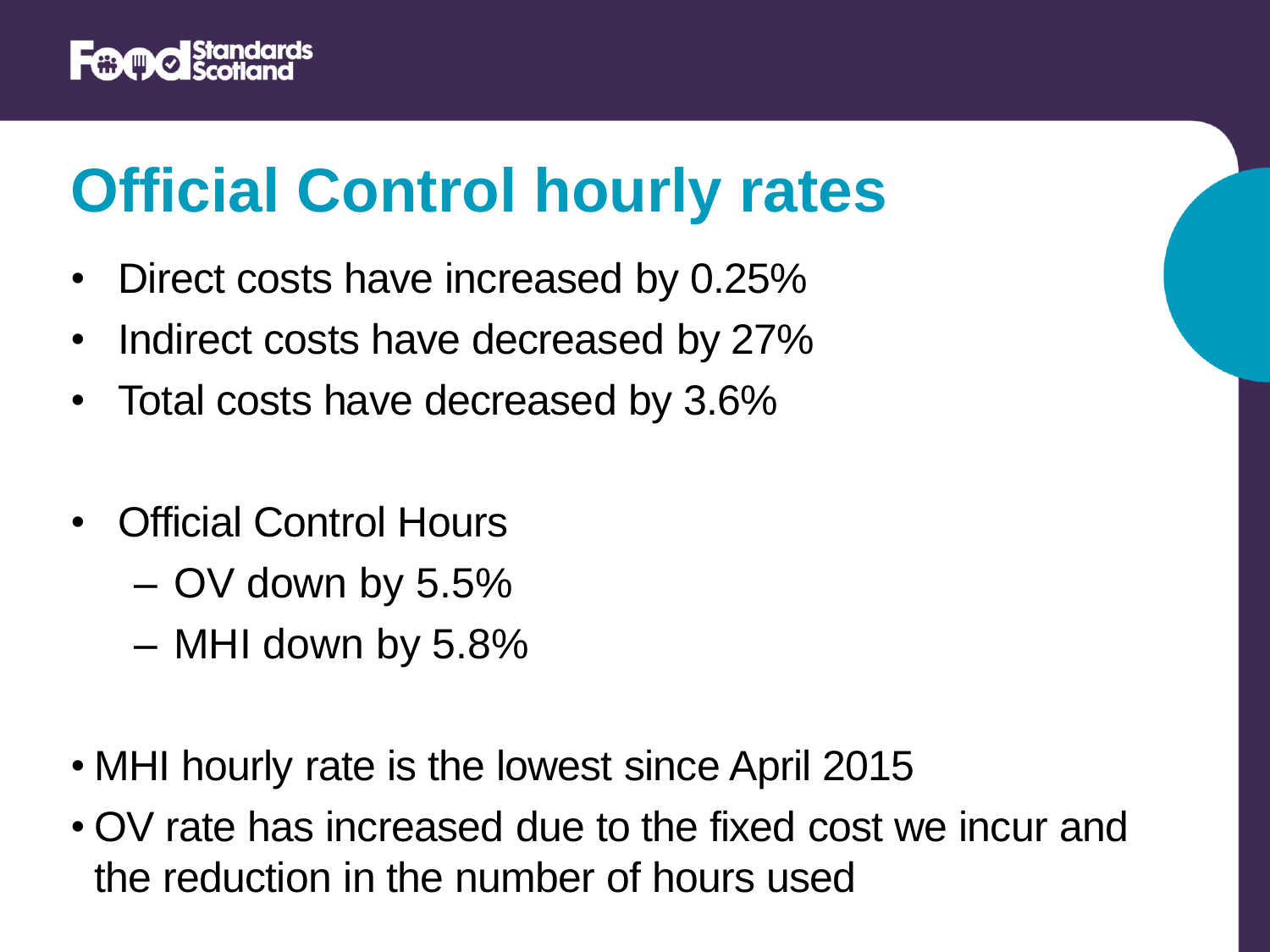

# **Industry official controls hourly rates 2017/18**

|                                | <b>MHI</b> | OV        | <b>Total</b> |
|--------------------------------|------------|-----------|--------------|
| <b>Direct Costs</b>            | 3,086,026  | 2,044,771 | 5,130,797    |
| <b>Indirect Costs</b>          | 422,147    | 176,568   | 598,715      |
| <b>Total Costs</b>             | 3,508,173  | 2,221,340 | 5,729,512    |
| <b>Official Control Hours</b>  | 119,332    | 49,912    | 166,914      |
| Charge rate before<br>discount | £29.40     | £44.51    |              |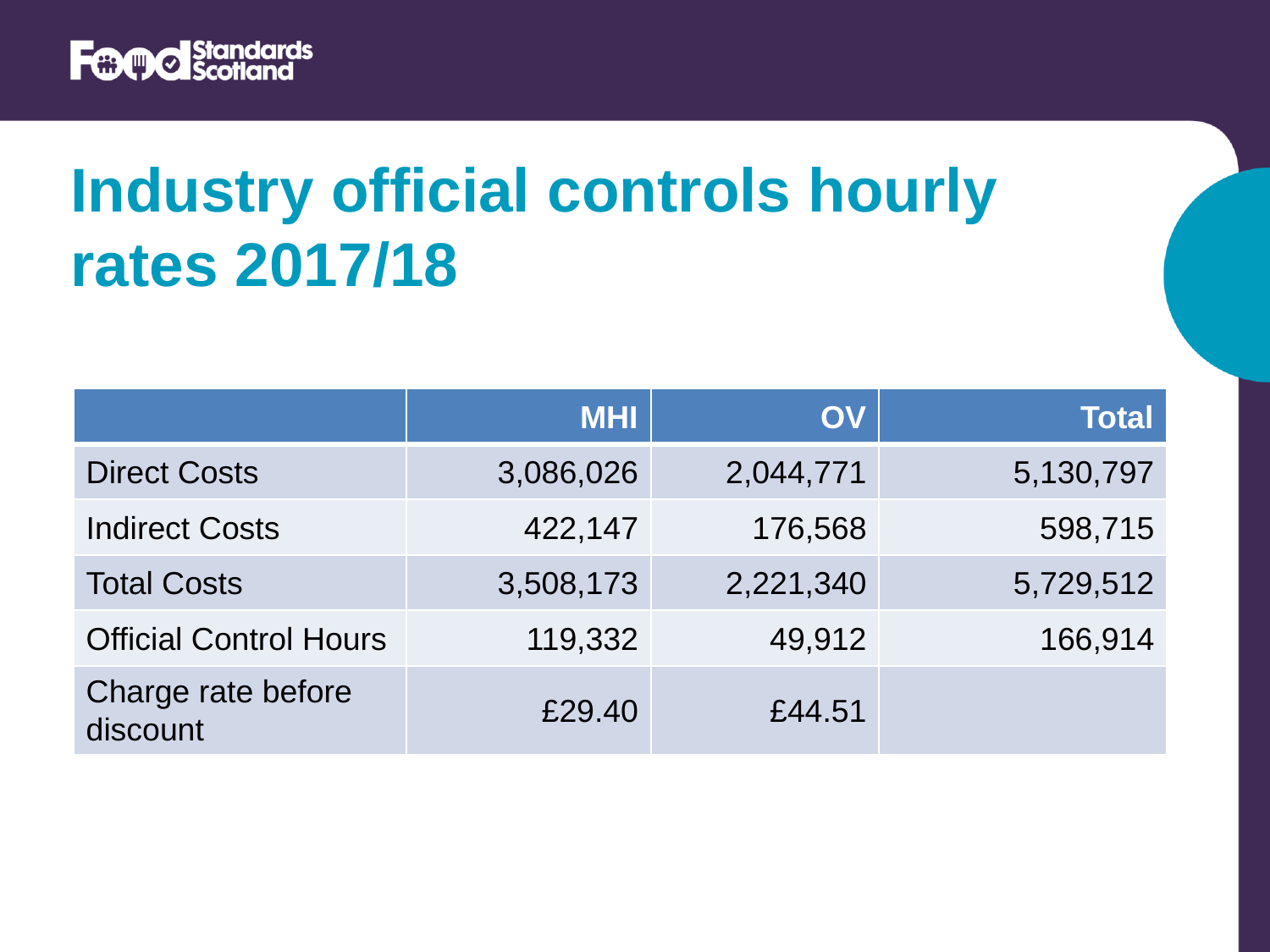

# **2017/18 Charge rate**

#### **FSS Charge**

|            | 2016/17 | 2017/18 | <b>Variance</b> |            |
|------------|---------|---------|-----------------|------------|
| <b>MHI</b> | 30.17   | 29.40   | $-0.77$         | $-2.55\%$  |
| OV         | 40.11   | 44.51   | 4.40            | $+10.96\%$ |

#### **2017/18 Charge rate - FSS / FSA variance**

|            | <b>FSS</b> | <b>FSA</b> | <b>Variance</b> | 07         |
|------------|------------|------------|-----------------|------------|
| <b>MHI</b> | 29.40      | 31.00      | $+0.60$         | $+2.01\%$  |
| OV         | 44.51      | 39.00      | $-5.51$         | $-12.38\%$ |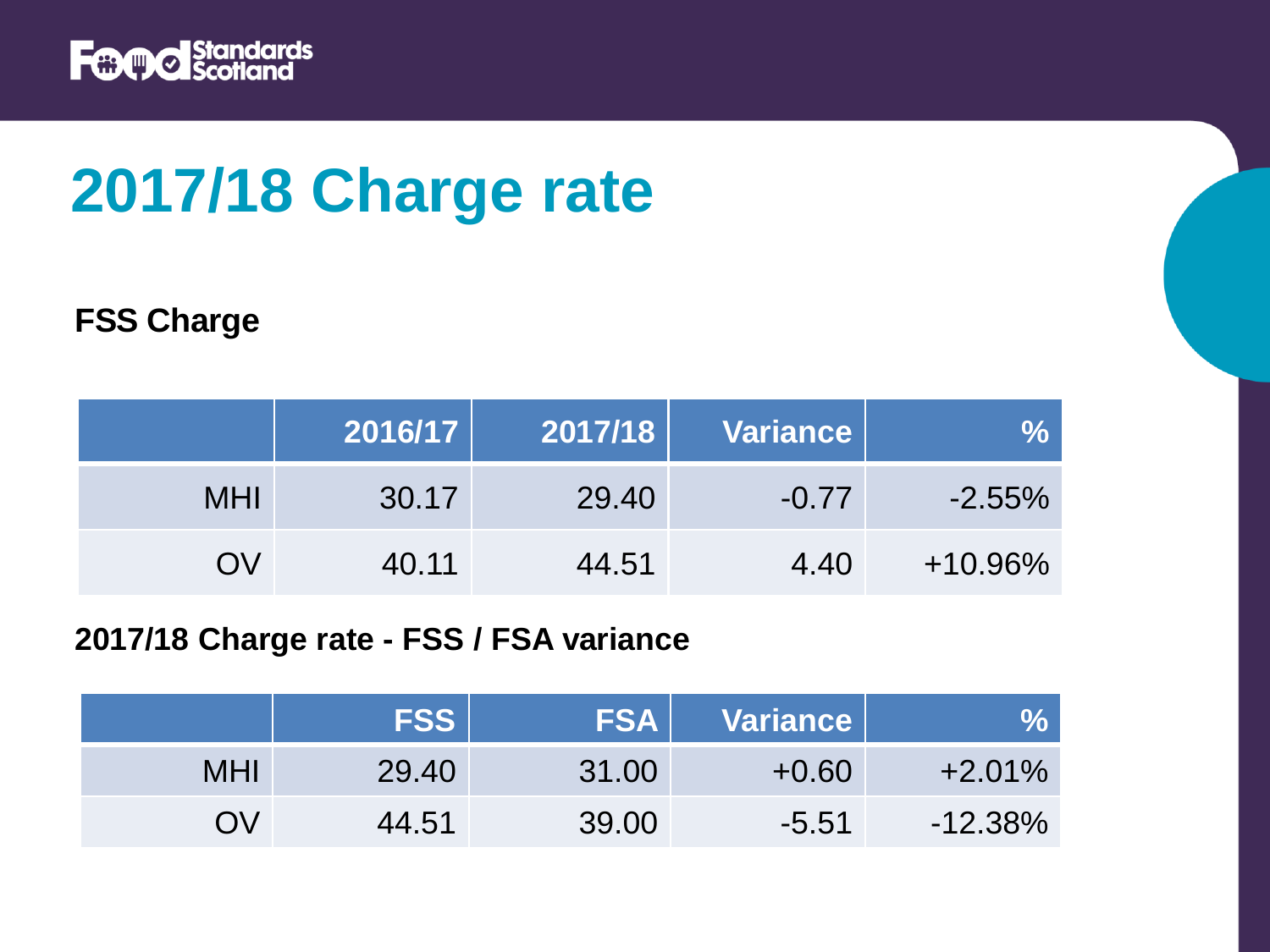

### **Official Control Hours**

|            | 2016/17 | 2017/18 | <b>Variance</b> | $\frac{0}{0}$ |
|------------|---------|---------|-----------------|---------------|
| <b>MHI</b> | 126,715 | 119,332 | $-7,383$        | $-5.82%$      |
| OV         | 52,800  | 49,912  | $-2,888$        | $-5.47%$      |

- Official Control Hours based on prior years hours to provide basis for calculation.
- 17/18 hours based on 16/17 actuals of 130,123 but reduced to reflect move to PIA model by approx. 10,800 hours (this has been updated to reflect the delay in the introduction of PIA's)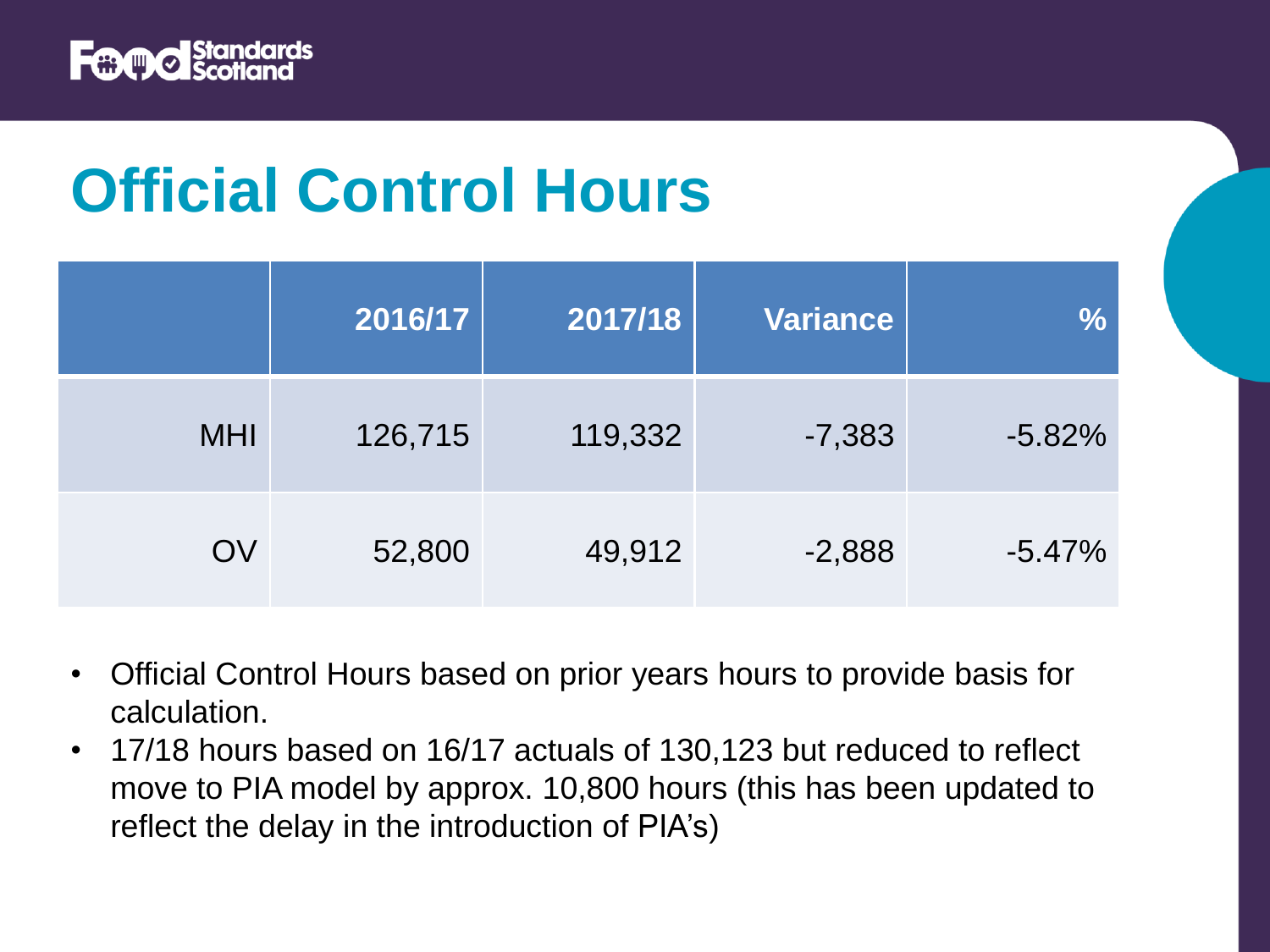

#### **Meat Industry Costs**

|                                                  | 2016/17   | 2017/18     | <b>Variance</b> |
|--------------------------------------------------|-----------|-------------|-----------------|
| <b>Employed staff costs</b>                      | 2,497,087 | 2,163,830   | $-333,257$      |
| Contractor costs (Plus Contract OVs)             | 2,400,132 | 2,528,643   | 128,511         |
| Laundry/PPE/Uniform and Equipment costs          | 68,816    | 80,719      | 11,903          |
| Front-line travel costs                          | 109,747   | 128,820     | 19,073          |
| Sampling & testing                               | 41,847    | 55,359      | 13,512          |
| Direct Support costs (IT, Office Equipment etc.) |           | 167,426     | 167,426         |
| <b>Legal/Debt recovery Services</b>              |           | 6,000       | 6,000           |
| <b>Sub total direct costs</b>                    | 5,117,629 | 5,130,797   | 13,168          |
| <b>Operations Support</b>                        | 116,473   | 185,045     | 68,572          |
| <b>Corporate Services</b>                        | 488,369   | 301,012     | $-187,357$      |
| <b>Human Resources</b>                           | 74,396    | 61,420      | $-12,976$       |
| Depreciation                                     | 82,640    | 51,239      | $-31,401$       |
| Other staffing costs                             | 62,000    | $\mathbf 0$ | $-62,000$       |
| <b>Sub total indirect costs</b>                  | 823,878   | 598,715     | $-225,163$      |
| <b>Total costs</b>                               | 5,941,508 | 5,729,512   | $-211,995$      |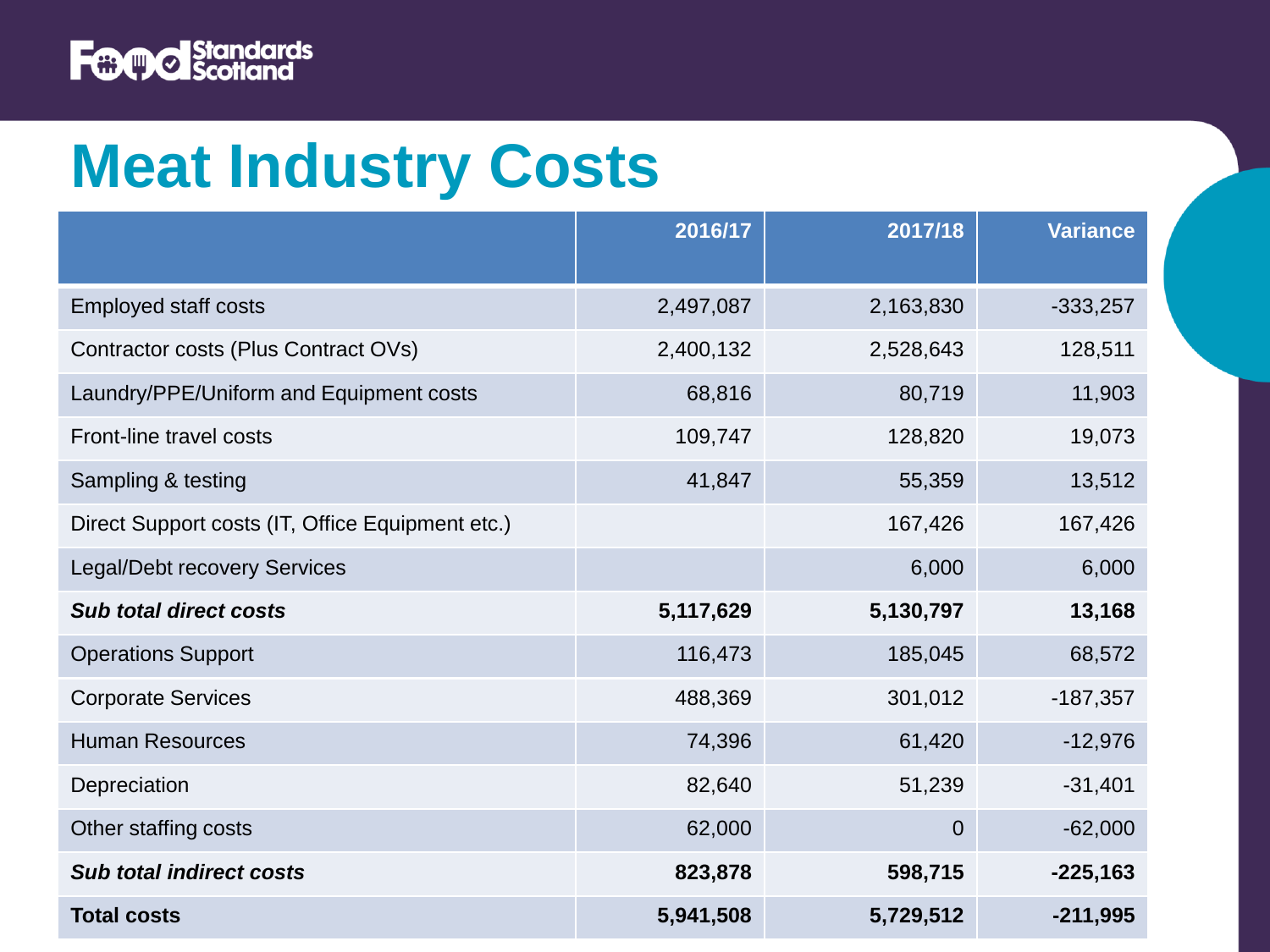

#### **Direct/Indirect Costs**

|                       | 2016/17   | 2017/18   | <b>Variance</b> | $\frac{0}{0}$ |
|-----------------------|-----------|-----------|-----------------|---------------|
| <b>Direct Costs</b>   | 5,117,629 | 5,130,797 | 13,168          | $+0.25%$      |
| <b>Indirect Costs</b> | 823,878   | 598,715   | $-225,163$      | $-27.33%$     |
| <b>Total</b>          | 5,941,507 | 5,729,512 | $-211,995$      | $-3.6%$       |

- Transferred approximately £167,426 from indirect to direct (made up IT provision/support, Health & Safety, in plant equipment)
- £6k estimate for new debt recovery service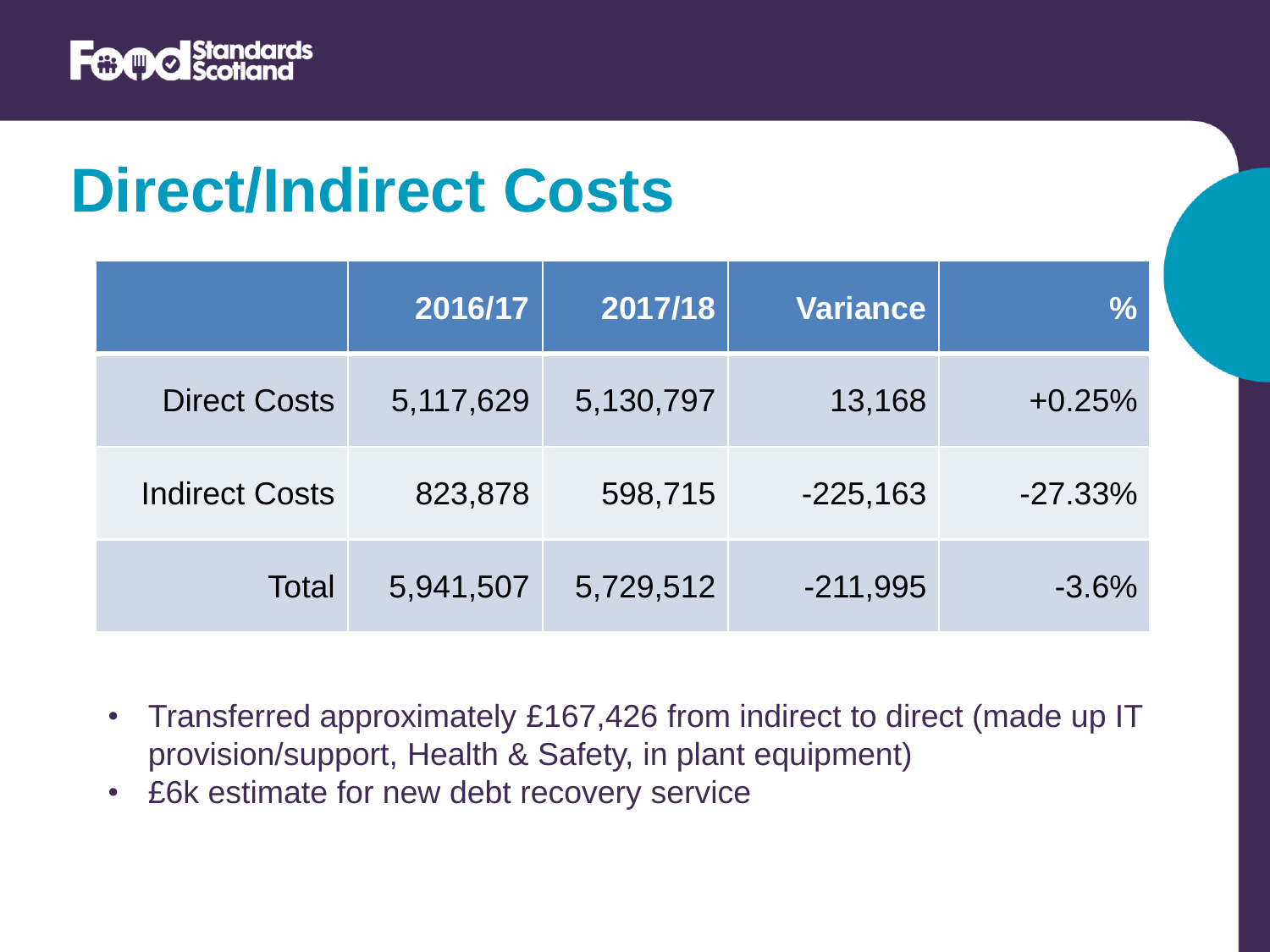

# **Overheads**

| 2016/17 | 2017/18 | Variance |          |
|---------|---------|----------|----------|
| 4.59    | 3.54    | $-1.05$  | $-22.9%$ |

- Overhead = Total indirect costs divided by the Total hours
- 2017/18 overheads only includes Operation/Vet team and Corporate Services associated costs
- £127,655 has been removed from indirect costs
- FTE % used this year for calculation of overhead is 9.4%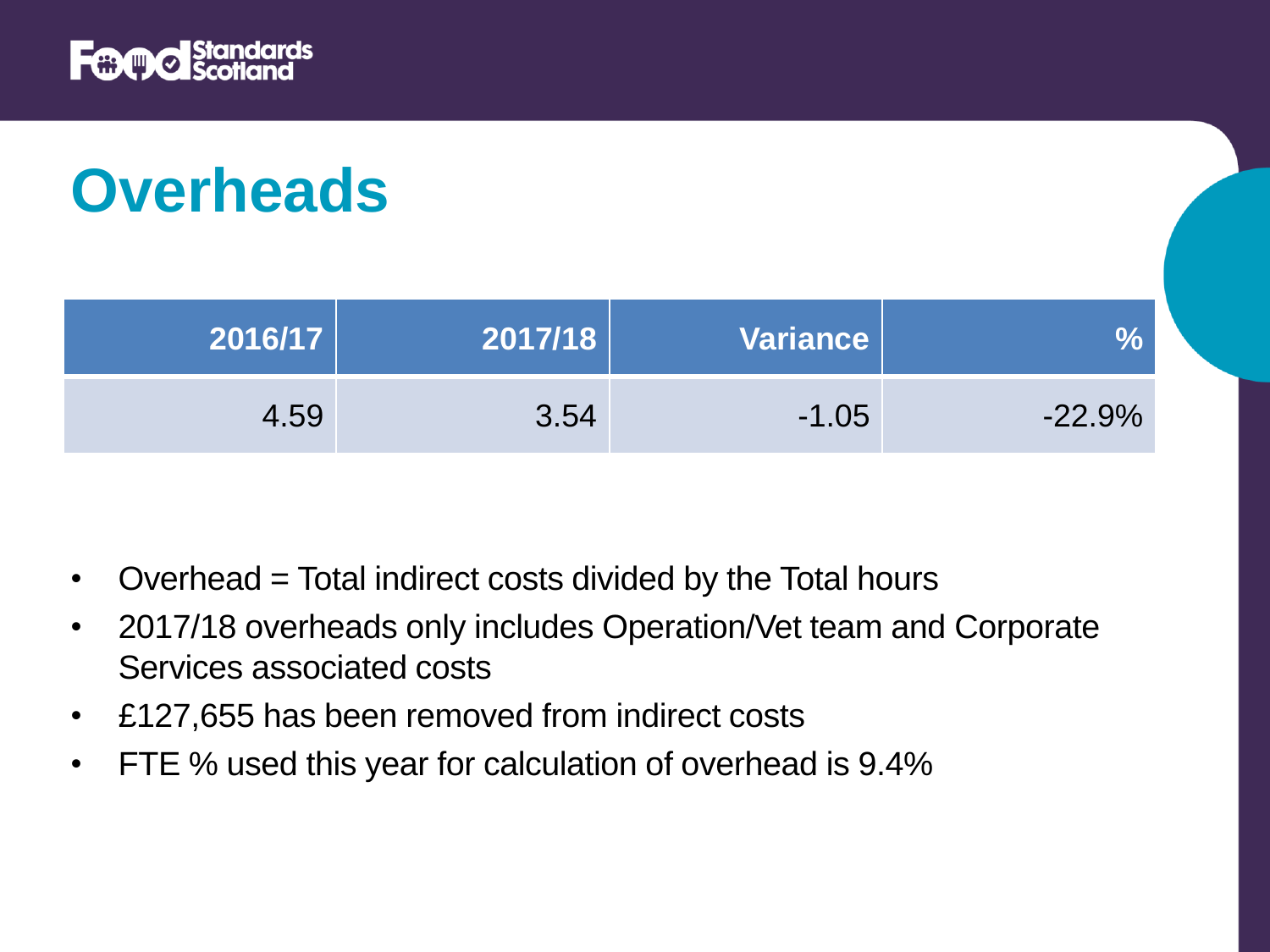

# **Discount & Transitional Funding**

**Discount** 

- Calculated using
	- $\triangleright$  Throughput data
	- $\triangleright$  Full costs using data previously stated
	- $\triangleright$  Maintained £1.3M subsidy

TransitionalFunding

- Calculated using the FSA model that was in place when FSS moved away from FSA
- It is estimated that industry would have paid more if FSA 2015 model was still being used therefore there will be no transitional funding awarded

EU Minima Charge

• FSS will not be making any EU Minima uplift charges (as per information previous communicated)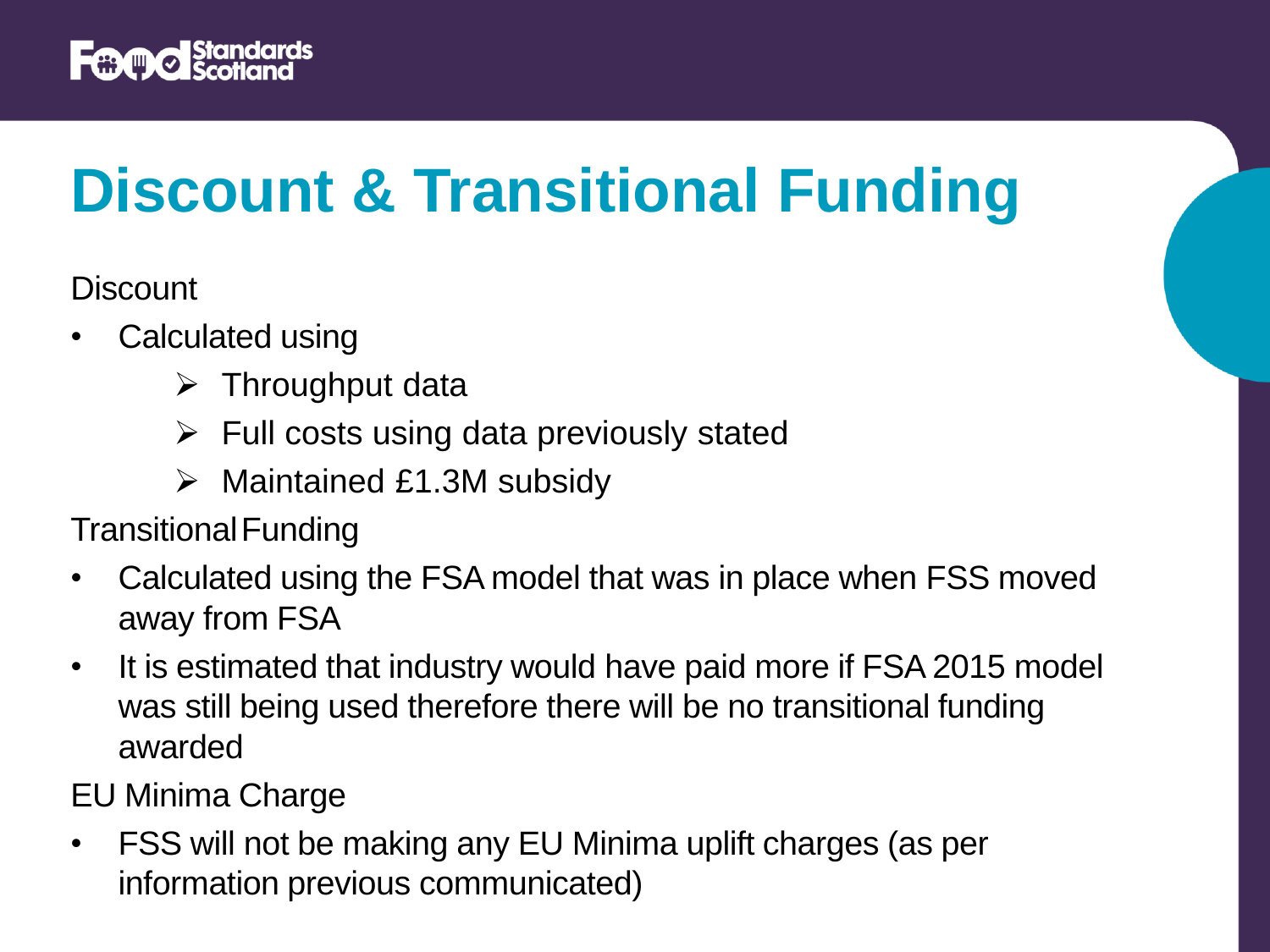

# **Other charges 2017/18**

#### **Audit Charges - Fixed cost**

| • Standalone slaughterhouse                 | $=$ £311.06 |
|---------------------------------------------|-------------|
| • Slaughterhouse & co-located cutting plant | $=$ £435.49 |
| • Standalone cutting plant                  | $=$ £311.06 |
|                                             |             |

**Veterinary Approvals** (hourly)  $=$  £56.11

**Partial Audits –** charged the OV or MHI hourly rate

**Unannounced Inspections** – charged the OV or MHI hourly rate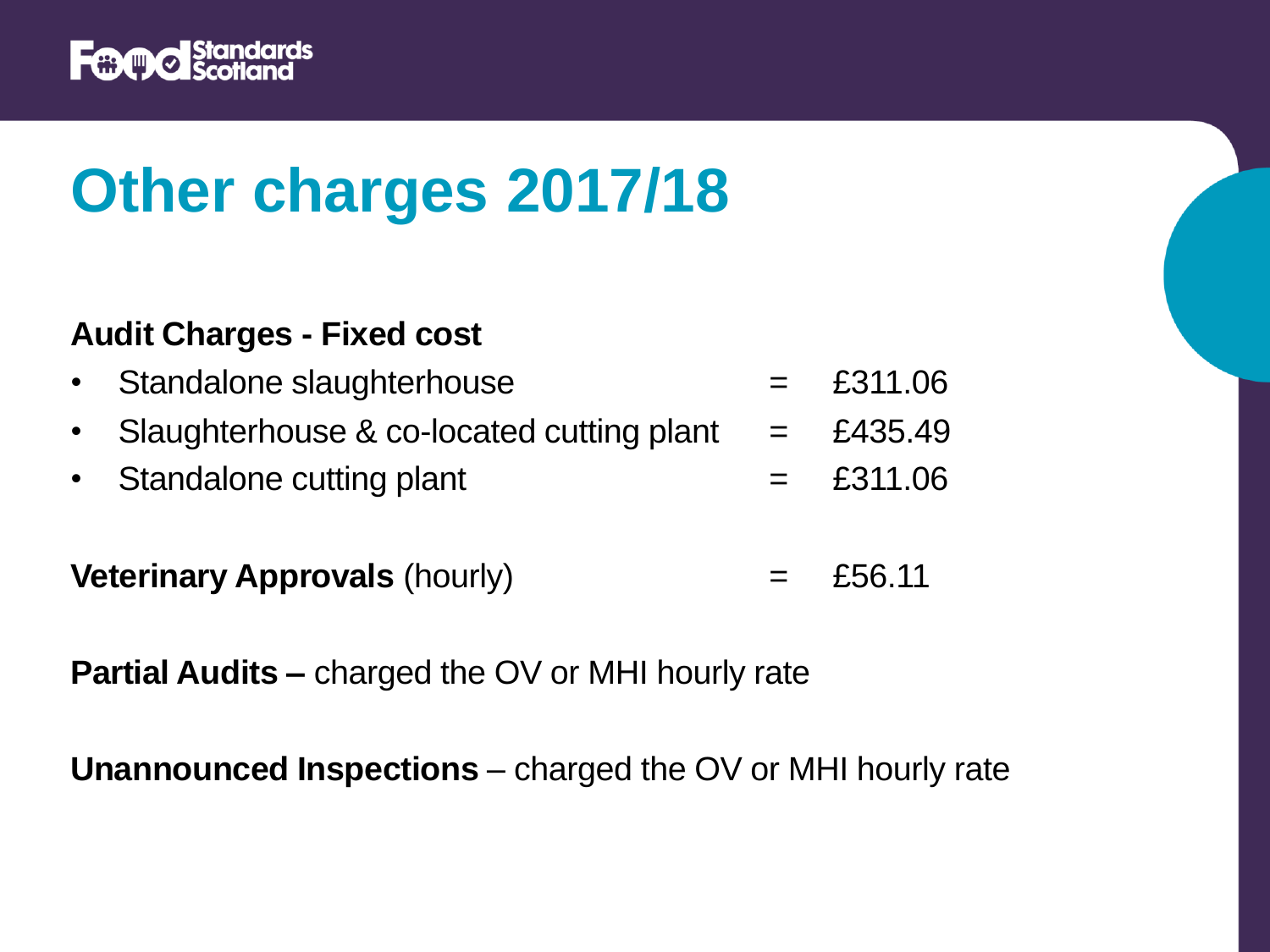

#### **Review**

FSS are committed to ensuring effective and efficient controls are in place to protect the consumer. During 2017/18 we intend to:

- Work interested parties to review the charging model to ensure that it is fit for purpose
- Retender of Official Controls contracts during 2017
- Work with Food Business Operators to support efficiency delivery where possible and continue to agree resources deployed at plant level.